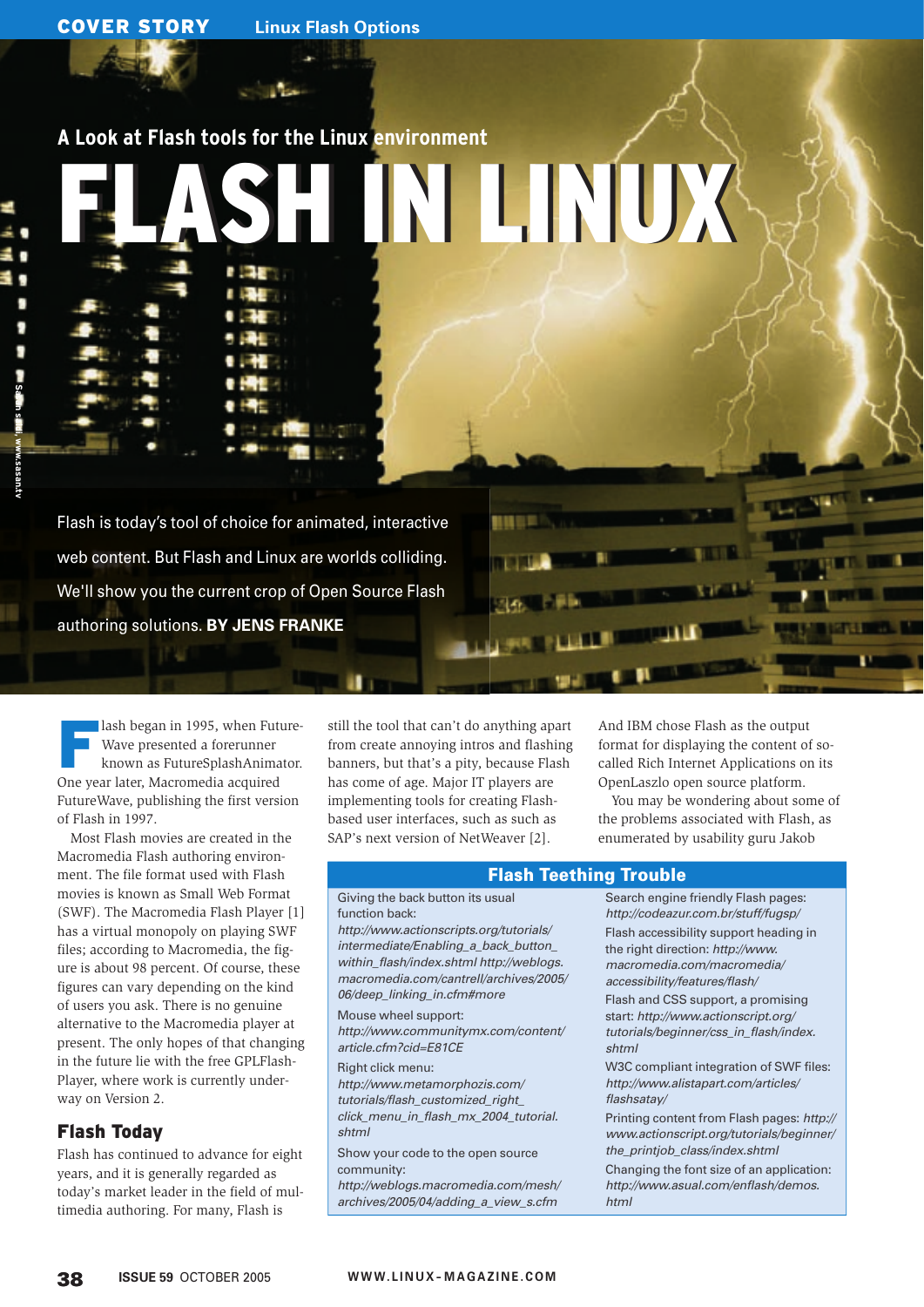

**Figure 1: The most widespread developer environment for Flash right now is Macromedia Flash MX 2004 Professional.**

Nielsen in his article at [3]. Many people do not realize that Macromedia and Nielsen entered a strategic partnership to remove the continuing usability problems with Flash applications.

See the box titled "Flash Teething Trouble" for a summary of some Flash problems and links to sources on the web for more information. And read on for a summary of the some of the Flash tools available for Linux users.

### KToon Animation Toolkit

KToon [4] is an animation toolkit from Toonka Films. It was released under the General Public License (GPL) and the current version is 0.7 Beta. The tool requires QT 3.3.2 [5], the cross-platform C++ framework by Norwegian software manufacturers Trolltech.

KToon has the ambitious aim of combining traditional and digital animation techniques within a single tool. If you prefer a traditional approach, you will feel at home working in the illustration module; those of you who prefer to work in a digital environment will choose the animation module.

When you launch KToon, you will note that it is a palette oriented program (Figure 2) with movable palettes for colors, brushes, scenes, and the exposure sheet. The exposure sheet (Figure 3) is only shown in the illustration module and follows the onion skin principle. Depending on whether you have selected the previous or subsequent frames, you see a slightly transparent version of the elements, which is a big help in creating frame-by-frame animations.

### The Future of Flash

Macromedia has signed a memorandum of understanding with Adobe that will form the basis for the sale of Macromedia in fall of this year. There is no risk of the deal collapsing, and equally no danger of the Flash platform being discontinued. Flash is definitely one major reason for Adobe's interested in Macromedia. Version eight of the authoring environment and player are expected in the fall. Macromedia currently has the ambitious goal of establishing itself on the mobile device market. Agreements on the implementation of a Flash Lite player were signed with Samsung and Nokia this spring with an eye to promoting the propagation of Flash technology.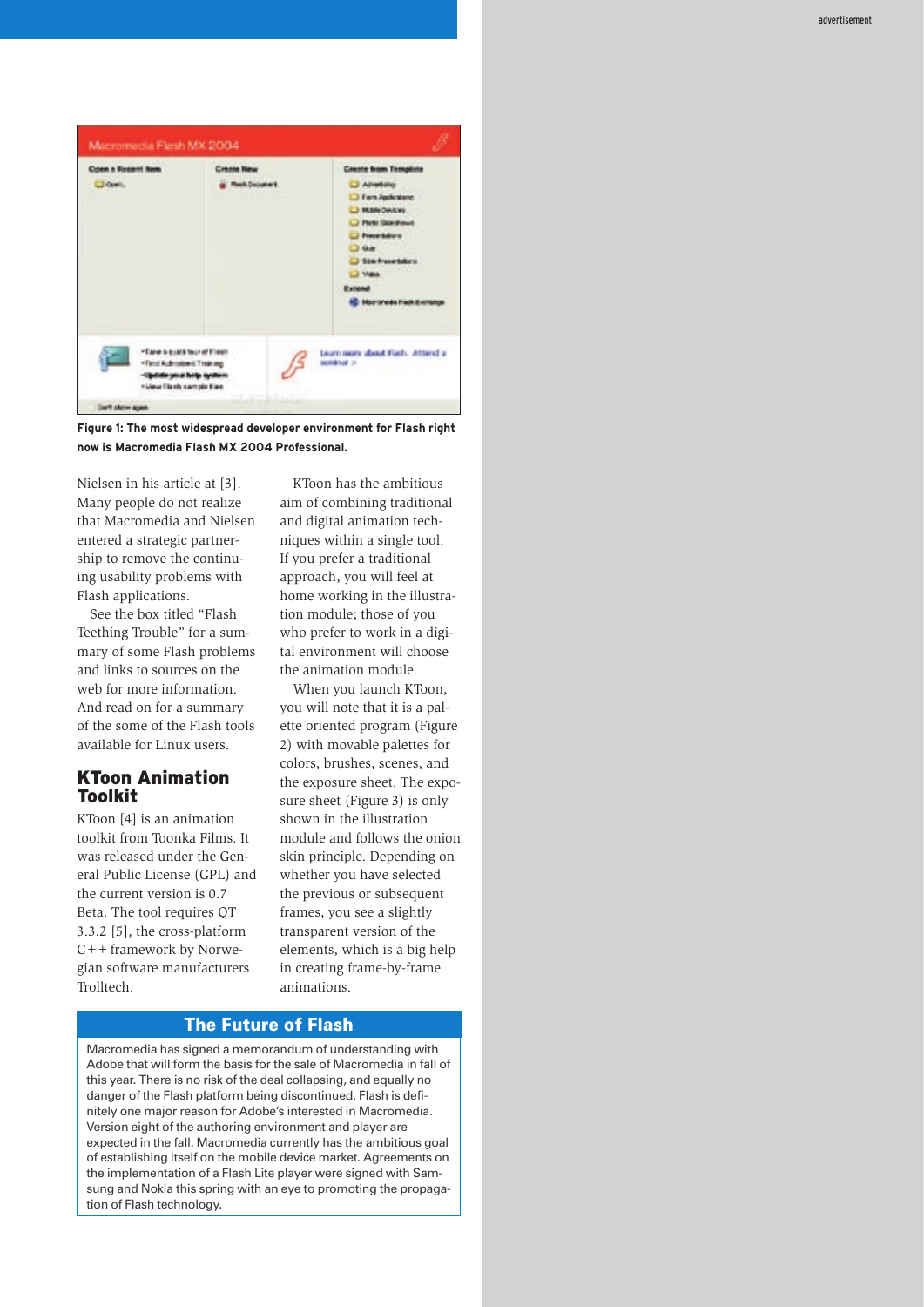

**Figure 2: The KToon interface uses a number of palettes.**

The animation module (Figure 4) has a timeline instead of an exposure sheet, just like the one you might be familiar with from Macromedia Flash. You'll also find a toolbox, and let's not forget the drawing area itself. The menu entries include a bar with icons for cross-module functions, such as opening and saving files. The second part of the bar changes to reflect the current module.

The interface creates a good initial impression, except for the fact that some icons look overdone, and the fact that it can be difficult to guess the functions hiding behind the icons at first glance. Thankfully, KToon has useful tooltips to help you out. Version 0.7 gives you a choice of interface languages from Spanish, French, and English.

If you feel up to adding a localized version, the developers will certainly appreciate your help. You'll find a language template (file extension *.ts*) on the KToon website. The template is actually an XML file that you can edit yourself. Although you can't actually integrate the localized file yourself, you can send it to the KToon development team, and chances are it will be in the next version.

KToon has a fairly rudimentary feature set at present. For example, the tool's ability to create complex vectors, one of Flash's major strengths, is very limited. Also, KToon can export the Flash programming language Actionscript.

Although KToon can store files in SWF format, the tool actually exports the animation frame by frame in bitmap format, which has a nasty impact on the size of the resulting files. The KToon team promises many improvements and advances for the coming version. Among other things, the aim is to add an effects module to KToon and to improve the tool's ability to work with vectors.

### F4L – Flash for Linux

In 2003, IBM initiated a programming competition for Linux. A small team centered around Özkan Pakdil set the target of programing a useful animation tool – something similar to Macromedia Flash

|    | renexo.          | CAAR                |               |
|----|------------------|---------------------|---------------|
|    |                  |                     |               |
|    | <b>Names 1.8</b> |                     |               |
|    |                  | 44.5.6              |               |
|    |                  | <b>Dearing E.K.</b> |               |
|    |                  | Desertação da       |               |
| 6  |                  | <b>Desires 24</b>   |               |
|    |                  | Daimles 3 7         |               |
|    |                  | <b>Tenning T.A.</b> |               |
|    |                  | sweat 24            |               |
| 89 |                  | ameng 2-            |               |
| 81 |                  |                     |               |
| 墅  |                  |                     |               |
| ü  |                  |                     |               |
| 54 |                  |                     | $\frac{1}{2}$ |

**Figure 3: The KToon exposure sheet gives you a clear overview of layers and animation steps.**

for the Windows platform – for Linux. They reached the final of the contest after 3 months' development work. But ever since, things have been fairly quiet down at F4L [6]. This said, the analyses and studies published recently look quite promising. The user interface looks more like Macromedia Flash

than KToon and feels more intuitive from the user's point of view.

Unfortunately, the only publication thus far has been a Beta version 0.2. It has very little in the way of productive functionality and does not support the creation of key frames or SWF file exports. Thus, the program can hardly be viewed as a genuine alternative to KToon at present, although the beginnings look promising.

## FAME – for Experts Only

Open source is a very big topic among Flash developers at present. In many



**Figure 4: Use the animation module to organize the flow of the animation.**